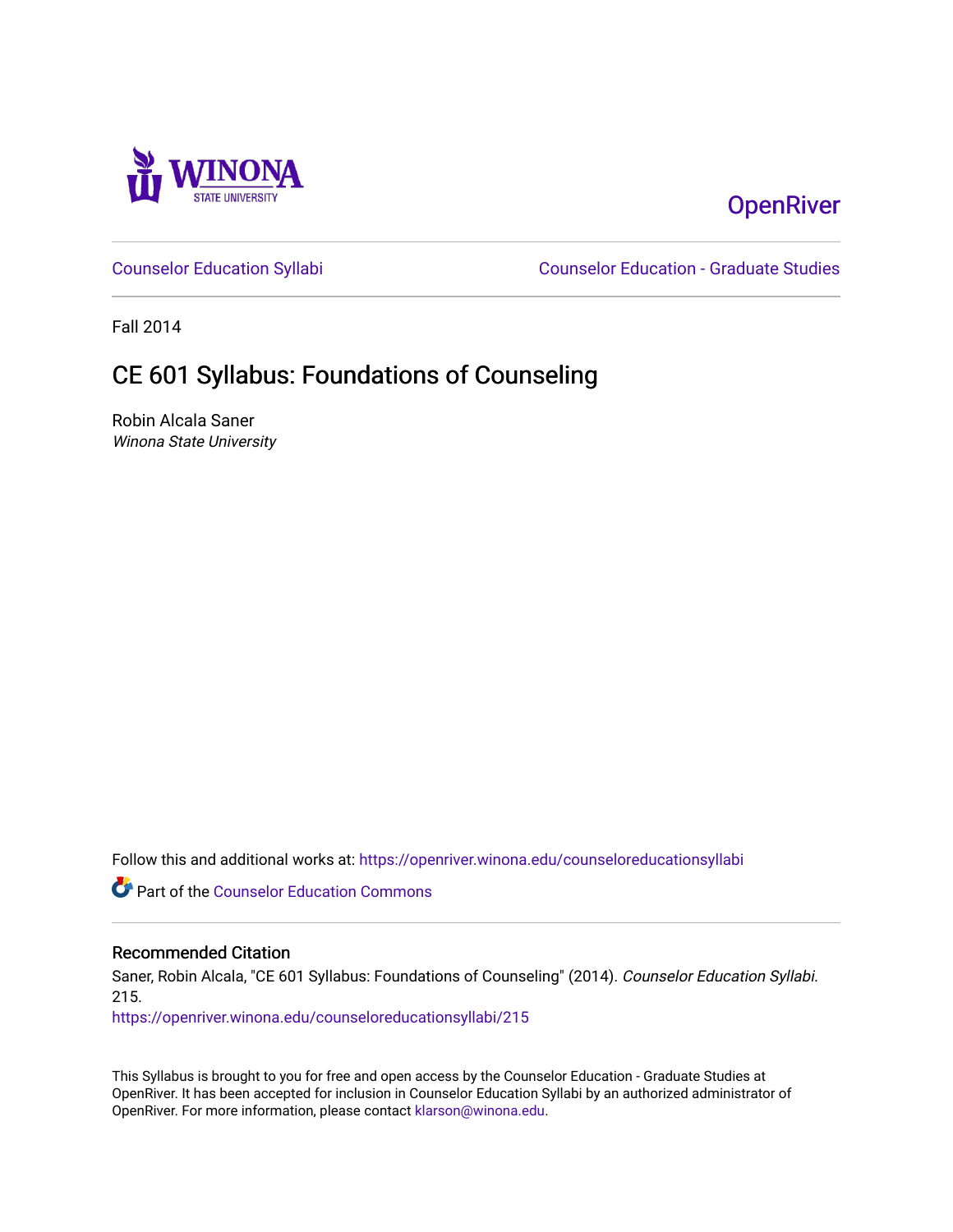### **Winona State University Counselor Education Department CE 601 – Foundations of Counseling Fall 2014 Course Syllabus Rochester – East Hall 111 Alternating Mondays, 5-8pm**

**Instructor:** Robin Alcala Saner

Winona State University – Rochester East Hall 205 (507) 285-7581 [rsaner@winona.edu](mailto:rsaner@winona.edu)

**Office Hours:** Monday, 1-3; Tuesday 9-12 Thursday 10-2, 4-5, and by appointment

**Prerequisites:** Admission to Dept.

#### **Required texts:**

Neukrug, E. S. (2012). *The world of the counselor: An introduction to the counseling profession*  $(4<sup>th</sup>$  ed). Belmont, CA: Cengage Learning.

Meier, S. T. & Davis, S. R. (2011). *The elements of counseling* (7<sup>th</sup> ed.). Belmont. CA: Brooks/Cole.

#### **Recommended text:**

American Psychological Association (2010). *Publication Manual of the American Psychological Association* (6<sup>th</sup> ed.). Washington, D.C.: American Psychological Association.

NOTE: All scholarly written work will adhere to the format of the  $6<sup>th</sup>$  edition APA manual. If you don't already own this text, you will need it throughout your program of study for every scholarly assignment. It is strongly recommended that you purchase this text.

#### **Course Description:**

This introductory counseling course is designed to provide students with an orientation to the field of counseling. It will familiarize students with the assumptions, theories, strategies, applications, and ethical and legal considerations related to development in counseling. Students will be introduced to the core requirements and multicultural competencies necessary to becoming a counselor, the various employment opportunities and settings in the counseling profession, and the roles and functions of counselors in these settings. Central to this course will be an on-going self-evaluation of the students' attitudes, values, interpersonal skills, and motives for choosing counseling as a potential profession. Threaded throughout the course will be the concept of counselor as social change agent and advocate for clients, the community, and the counseling profession.

**Course Objectives:** After completing this course, students should:

1. Understand the historical, political, social, and philosophical factors that have influenced the development of counseling as a profession and how contemporary social issues (e.g., technological growth, diversification of the population) and present concerns of the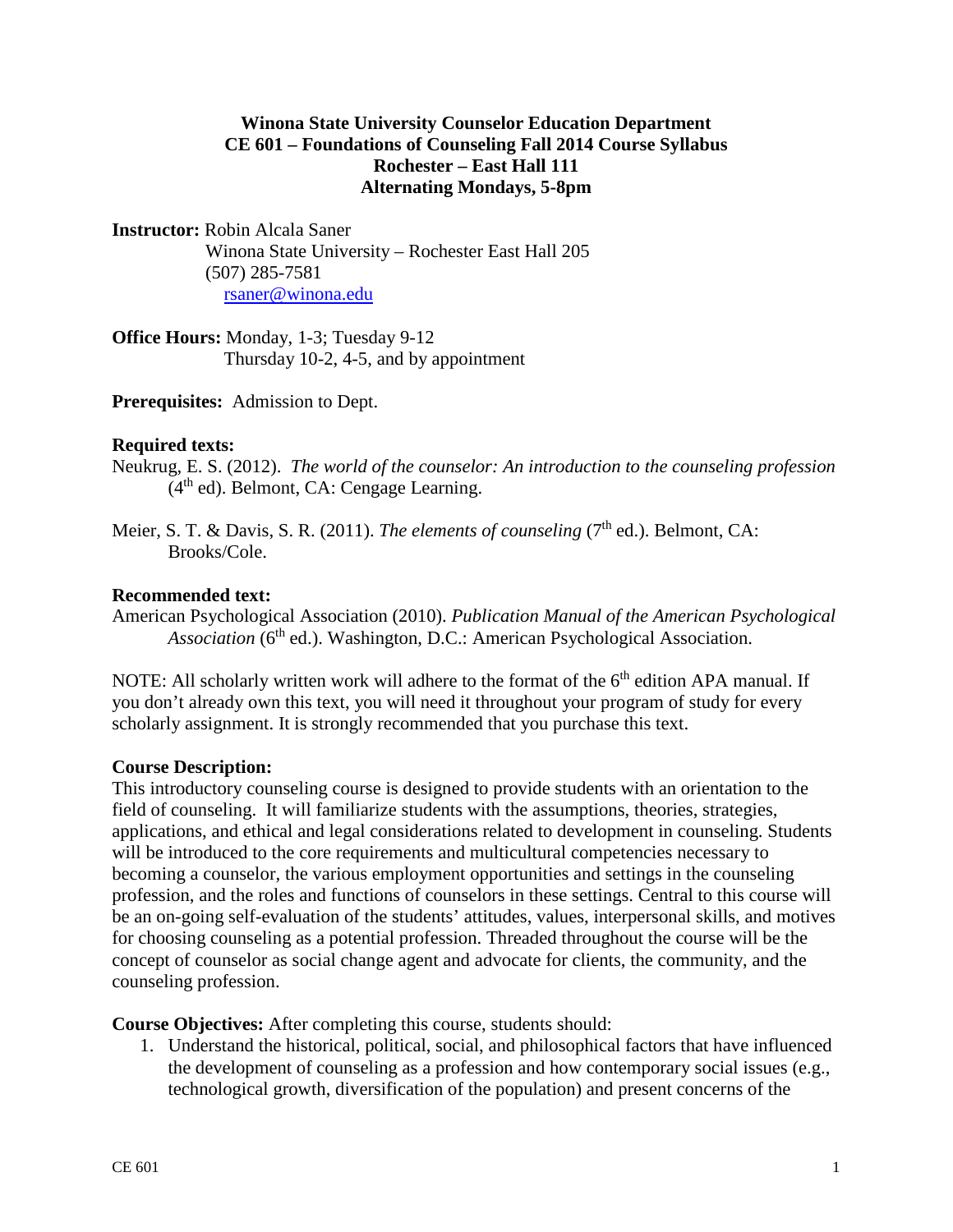profession (e.g., credentialing, accreditation, preparation standards) influence the practice of counseling in various settings.

- 2. Develop an awareness of their personal characteristics and beliefs that influence their place in the counseling field and their potential role as a counselor.
- 3. Identify roles, functions, preparation standards, credentialing, licensure, and professional identity of counselors.
- 4. Have a working knowledge of the ACA/ASCA code of ethics and standards of practice, of ethical decision-making processes, and of basic legal guidelines in the field.
- 5. Have knowledge of diversity issues, including worldview, race/ethnicity, gender, social class, spirituality, sexual orientation, age, physical and mental status, and equity issues in counseling.
- 6. Be able to identify counselor characteristics that influence helping processes and be able to identify the basic competencies and skills necessary to work with diverse populations of clients.
- 7. Be familiar with the settings where counselors work and the types of work settings where counseling professionals practice.
- 8. Have a basic understanding of counseling theories and how individuals grow and change in a systemic context.
- 9. Develop advocacy strategies directed toward (a) promoting the profession of counseling, (b) calling attention to institutional barriers that may impede access, equity, and success for clients, and (c) challenging social barriers that impede access, equity, and success for clients.

# **Method of Instruction**

- a. Lecture/ discussion
- b. Videotapes, films, guest speakers and Power Point presentations
- c. Modeling
- d. Internet-based learning
- e. Case studies and responses to manual exercises
- f. Reflective self-evaluations
- g. Student presentations

#### **Inclusive Excellence:**

WSU recognizes that our individual differences can deepen our understanding of one another and the world around us, rather than divide us. In this class, people of all ethnicities, genders and gender identities, religions, ages, sexual orientations, disabilities, socioeconomic backgrounds, regions, and nationalities are strongly encouraged to share their rich array of perspectives and experiences. If you feel your differences may in some way isolate you from WSU's community or if you have a need of any specific accommodations, please speak with the instructor early in the semester about your concerns and what we can do together to help you become an active and engaged member of our class and community.

#### **Diversity Statement:**

This is meant to be a safe, welcoming, and inclusive classroom environment for students of all races, ethnicities, sexual orientations, gender identities/variances, ages, religions, economic classes, and ability statuses. As such, you will be encouraged and challenged to use language and basic counseling techniques that are respectful, inclusive, representative and culturally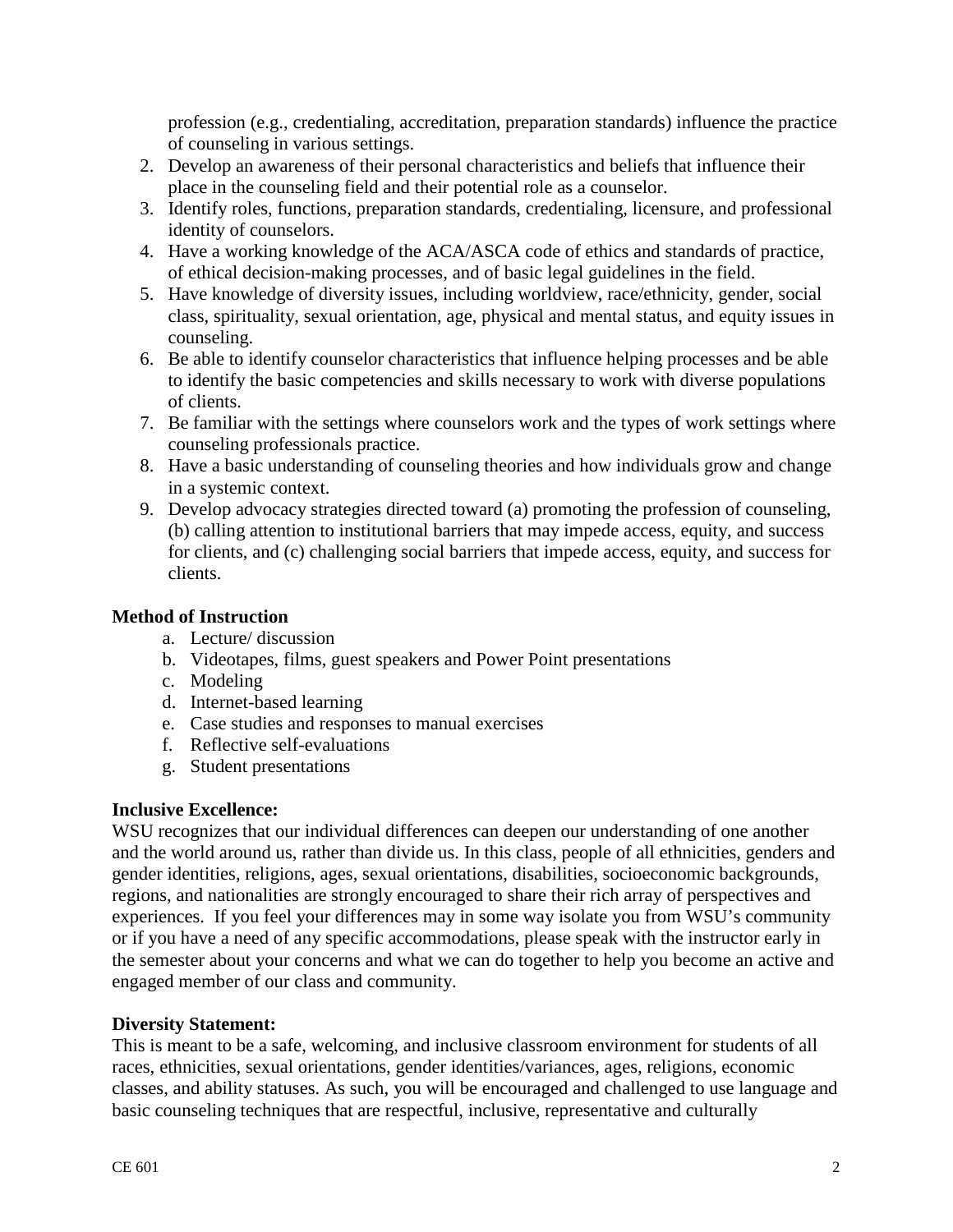appropriate.

### **Students with Disabilities Notice:**

Students with documented disabilities who may need accommodations, who have any medical emergency information the instructor should know of, or who need special arrangements in the event of an evacuation, should make an appointment with the instructor as soon as possible, no later than the 1st week of the term.

### **Electronic Device Notice:**

As a matter of courtesy to your classmates and the instructor, please turn off your beepers, cell phones, and any other electronic devices that make any noise while you are in class.

### **Laptop/PDA Policy:**

Excluding students with a documented disability, the use of laptops and PDAs in class is prohibited without prior permission of the instructor. Use of these items during class lecture/activities are distracting to all members of the classroom and impedes learning, thus will result in losing participation points.

#### **Academic Integrity:**

Students are expected to practice professionalism and academic integrity in all assignments and class discussions. This includes but is not limited to treating other students and the professor respectfully, engaging in meaningful class discussions, thinking and writing critically and thoughtfully, creating original works, and citing all resources using APA format. Plagiarism will result in loss of credit for this course, and further consequences may result from the university system.

#### **Class Visitor Policy:**

Due to the clinical nature of this course in this curriculum, visitors of any age are not allowed without prior permission of the instructor.

#### **E-mail Policy:**

You are assigned a university e-mail account that will be used by professors. Students should make every effort to get to know their account and check it regularly.

# **Course Expectations and Requirements**

Being prepared for class by reading the assigned material is also part of your professional preparation. Assignments are expected on time. If for some reason, a student has difficulty meeting the course expectations, the student is responsible for notifying the instructor immediately to work out an alternate plan if agreed upon by the instructor and the student. Only in the event of documentable extenuating circumstances are assignments accepted late. Late assignments without instructor permission will result in a reduction in the grade.

#### Attendance and Class Participation

Attendance is expected. Effective class participation includes respectful, and non-dominating involvement in class discussions, showing initiative and investment in classroom activities, coming to each class prepared to ask questions and share ideas, and engaging in reflective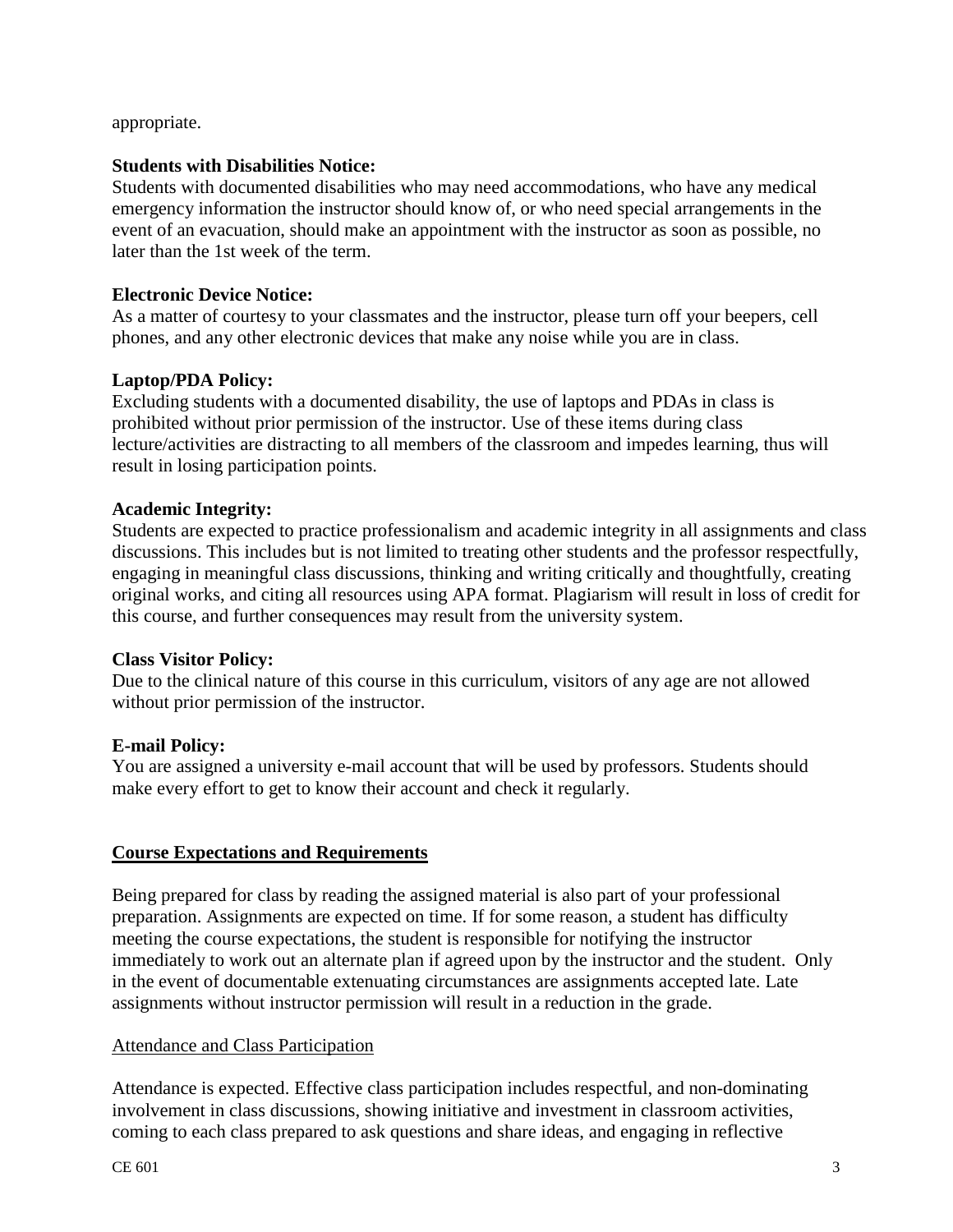discussion of course readings. Professional conduct is a requirement in the counseling field, and therefore, it is expected in this course.

If there is a need to miss a class based on emergency, it is expected that the student will contact the instructor **via phone** before the missed class. If it is necessary to miss a class for any reason, a make-up activity will be assigned to make up for the content missed.

#### Inclement Weather Policy

Inclement weather may interfere with class. Always use your best judgment when determining if it is safe to travel. The instructor will notify students of cancellation by 2pm the day of class. Notifications will be made via D2L announcements, the WSU homepage, and email.

### **Evaluation:**

I will provide written feedback on written work. Evaluation includes both cognitive work and skill development. A letter grade will be assigned. If you have questions concerning any type of evaluation you receive, please see me immediately with the evaluation in question. Remember, this class is a learning, growing experience. Perfection is not expected, but improvement in judgment and techniques is.

Grade of "A" means you have done excellent work and are ready to continue your course sequence. Requires a minimum of 90% of total points.

Grade of "B" means you have done good work. With the assignment of a B you will be allowed to proceed through your program of study, and you will be given specific elements to work on as you proceed. Requires a minimum of 80% of total points.

Grade of "C" or below means you do not have the skill readiness that continuation in the department requires. A remediation plan will be developed between you and the CED faculty to support your success in the program.

#### **Assignments:**

#### **1. Participation/attendance (150 points – 10 points/week)**

Students are expected to attend all class sessions and participate in all on-line discussions. Points will be determined weekly based on level and quality of participation. If there is a need to miss a class based on emergency, it is expected that the student will contact the instructor **via phone** before the missed class. If it is necessary to miss a class, a make-up activity will be assigned the first time. If additional classes are missed, 10 participation points will be deducted from your grade. If you fail to participate in an assigned on-line discussion, 10 points will be deducted from your grade.

**Note:** Weather will undoubtedly interfere with class at times. Make smart decisions about winter travel and consult the instructor before class time if possible regarding absences. In addition to the WSU homepage and local TV alerts, the professor will provide updates about cancellations via e-mail by 2 p.m. on the day of class. Absences due to extreme weather conditions will not result in points taken off final grade.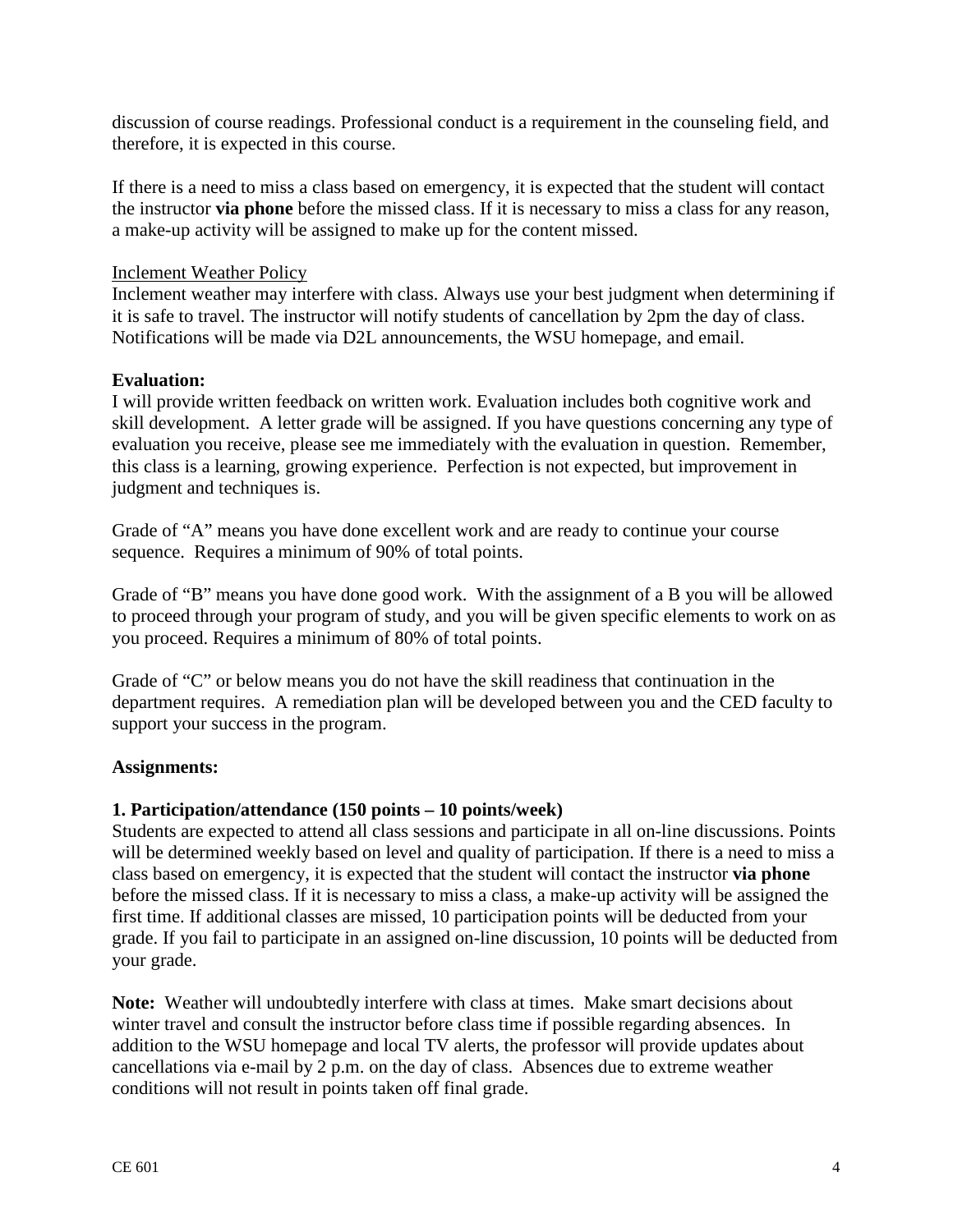### **2. Personal Beliefs Statement (20 points)**

This 2-3 page statement should outline your motivations for choosing the counseling field. Answer the following questions as you write.

- 1. What cultural identities, values, and experiences led you to consider a career in counseling?
- 2. Why do you view counseling as an important field today?
- 3. What are your thoughts about how people change?
- 4. What counseling settings and or populations think you are interested in serving? Why?
- 5. What skills do you believe you already possess that will help you in this field? What skills do you hope to gain from this program?

Your paper may be written in the first person, and you are not required to include references, however, utilize your best writing skills to create a personal and professional paper about why you chose the counseling profession. If you choose to include references, you must adhere to APA style.

### **3. Advocacy Projects (100 points)**

As counselors and agents of social change, we impact the community and the profession in a variety of ways. Our voices and knowledge create change for our profession and for our clients. Students will work in small groups to develop an advocacy project, researching a group of people, a cause, or the counseling profession, developing a project, and then presenting on the project. We will discuss this concept further in class.

#### **4. Interview Professional Counselors (50 points)**

Students will interview in person (face-to-face) both a professional counselor and a professional school counselor about the role of professionals and changes and important issues within the field. The professional must have received his/her training and education as a counselor in a program similar to the Counselor Education program. That means they must have a Master's degree in counseling. *Individuals who received training and education in social work, psychology (anyone who is trained in a counseling psychology program, for example, is not appropriate for this interview), marriage and family therapy, and psychiatry are NOT viable professionals for interviewing even if they are licensed as a LPC or LPCC.* If you have any doubt about the training of the individuals you plan to interview, please ask them about their training PRIOR to your interview or contact me to verify that they are appropriate for this assignment. Also, you may not interview a family member or close friend for this assignment.

You are to write a reaction paper to the interviews, indicating issues that raised salience for you about the counseling profession, training, the role of the counselor, how the two similarly trained professionals interface and current issues within the field. The paper should reflect your awareness of the profession and role as a counselor as opposed to a summary of the interviews, with a comparison and contrast of the two roles. This paper is not a summary of the interviews but your REACTION to it. I am looking for your "inner dialogue" of the interviews. You may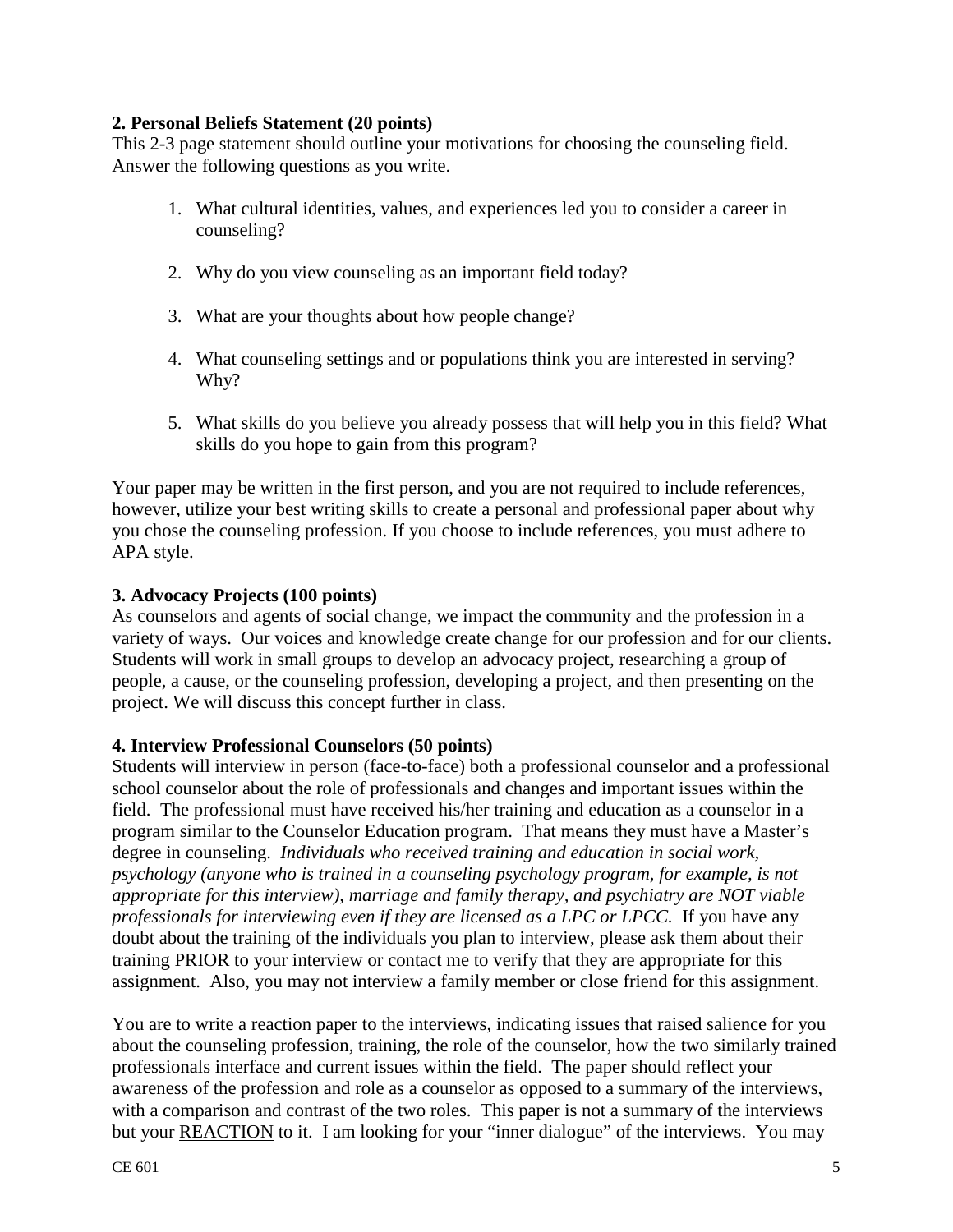discuss and refer to the interviews in the context of your reaction to the responses. A running account of what was said is not important though it is important to include the items in the Interview Schedule available in this syllabus. This paper should be 8-10 pages in length.

You must obtain informed consent from the professional you are interviewing and submit the signed form to the professor with your assignment. Any papers submitted without the consent form will receive a failing grade. An informed consent document is included Appendix C.

In addition, please request permission for release of their contact information so that students in class may contact them for future networking and informational interviewing if desired.

# **5. Counseling Reflection Statement (20 points)**

This is an opportunity to reflect on what you have learned over the semester and further develop your professional identity. Answer the following questions as you complete the paper:

1. Utilizing your papers, assignments, class and community experiences, how has your personal belief system changed over the course of the semester? (*Be sure to reflect on the key elements of your personal beliefs paper)*

2. What did you learn or experience that surprised/disappointed you? What did you learn or experience that reinforced your beliefs?

3. What are the key issues you feel need further advocacy by counselors?

#### **6. Attendance at Capstone Presentations (Required, 10 participation points)**

Wednesday, December  $10 - 5:00$  p.m. to  $8:00$  p.m. Winona Campus Location – Gildemeister Hall Rochester Campus Location – TBD

# **7. Final Exam (50 points)**

The Final Exam will test students' knowledge of the various topics learned over the course of the term. Review of the format will take place later in the semester.

#### **Total points possible for course: 400 Breakdown of points:**

Attendance and Participation (including Capstone): 160 points Personal Beliefs Statement: 20 points Advocacy projects: 100 points Interview with Professional Counselors: 50 points Final Exam: 50 points

 $A: 400 - 360$ B:  $359 - 320$ Below a B: Remediation plan to continue in CED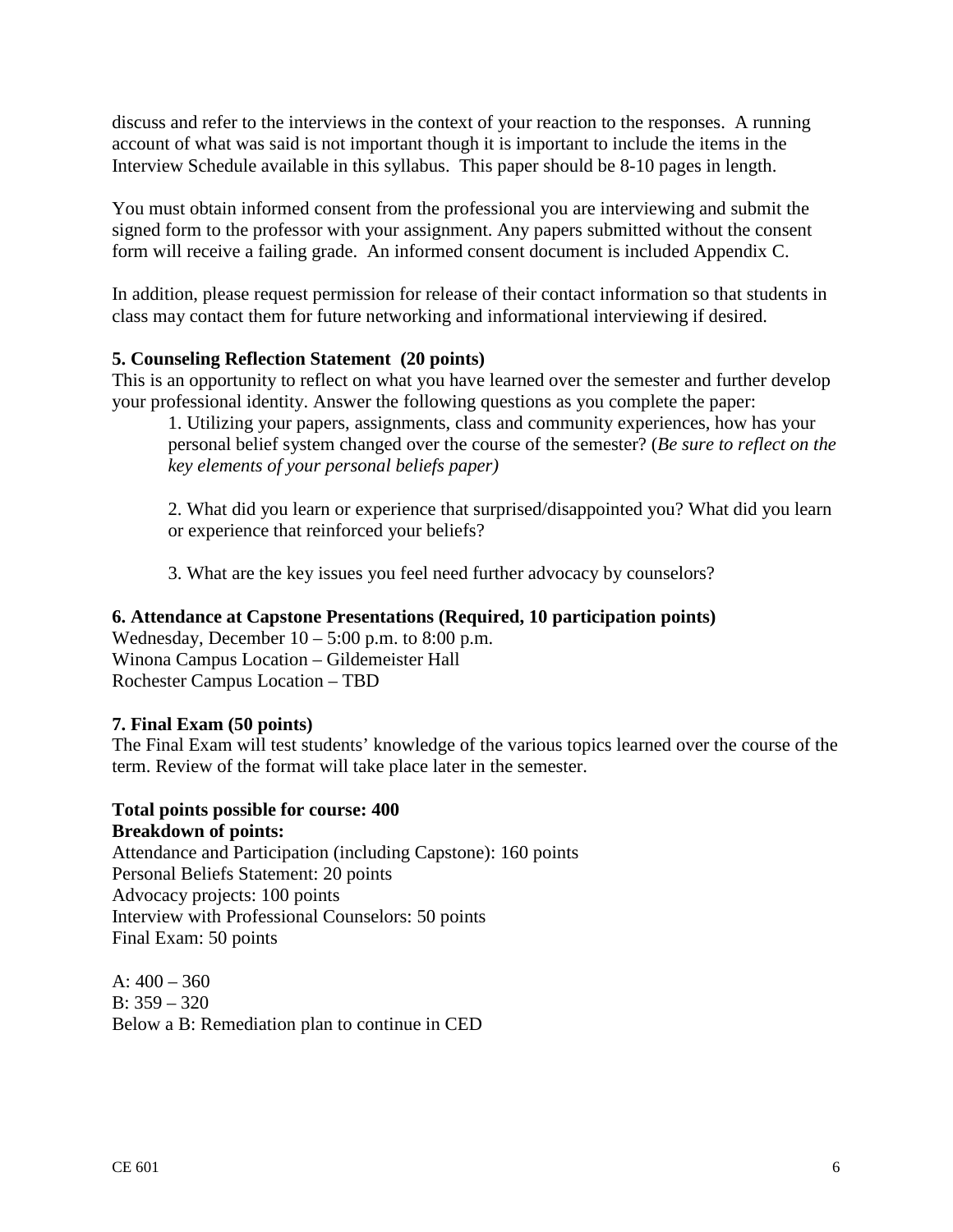# **CLASS SCHEDULE 2014**

| <b>DATE</b>                                       | <b>TOPIC</b>                                                                                  | READINGS/ASSIGNMENTS                                                                |
|---------------------------------------------------|-----------------------------------------------------------------------------------------------|-------------------------------------------------------------------------------------|
| Week 1:<br><b>August 25</b>                       | Introduction & syllabus<br>$\bullet$<br>Review assignments<br><b>History of Counseling</b>    |                                                                                     |
| Week 2:<br>September 1                            | First on-line discussion posted                                                               | Neukrug, Ch. 1<br>Meier & Davis, Ch. 1<br><b>Personal Beliefs Statement due</b>     |
| Week 3:<br>September 8                            | <b>Professional Standards</b><br>Advocacy<br>Development of the person                        | Neukrug, Ch.'s 2 & 3<br><b>Advocacy Competency Standards</b>                        |
| Week 4:<br>September 15                           | On-line discussion 2 posted                                                                   | Neukrug, Ch. 9<br>Meier & Davis, Ch. 5<br><b>Advocacy project Part A due</b>        |
| Week 5:<br>September 22                           | Counseling Skills & Strategies<br><b>Assessment in Counseling</b><br>Approaches to Counseling | Neukrug, Ch. 5<br>Meier & Davis, Ch. 2                                              |
| Week 6:<br><b>September 29</b>                    | On-line discussion 3 posted                                                                   | Neukrug, Ch. 12<br>Meier & Davis, Ch. 3                                             |
| Week 7:<br>October 6                              | Abnormal Development, Diagnosis,<br>& Pharmacology<br>Supervision/Consultation                | Neukrug, Ch. 10                                                                     |
| Week 8:<br>October 13                             | On-line discussion 4 posted                                                                   | Neukrug, Ch. 4<br>Meier & Davis, Ch. 6<br>Professional counselors interviews<br>due |
| Week 9:<br>October 20                             | Presentations of counselor<br>interviews<br>Family counseling<br>Group & Career Counseling    | Neukrug, Ch. 8                                                                      |
| <b>Week 10:</b>                                   | On-line discussion 5 posted                                                                   | Neukrug, Ch. 6                                                                      |
| October 27<br><b>Week 11:</b><br>November 3       | Research & evaluation<br>Multicultural counseling                                             | Neukrug, Ch.'s $7 & 11$                                                             |
| <b>Week 12:</b><br>November 10                    | On-line discussion 6 posted                                                                   | Neukrug, Ch. 13                                                                     |
| <b>Week 13:</b><br>November 17<br><b>Week 14:</b> | Presentations on Advocacy project<br>On-line discussion 7 posted                              | Nuekrug, Ch.'s 14 & 15<br>Advocacy project due<br>Neukrug, Ch.'s 16 & 17            |